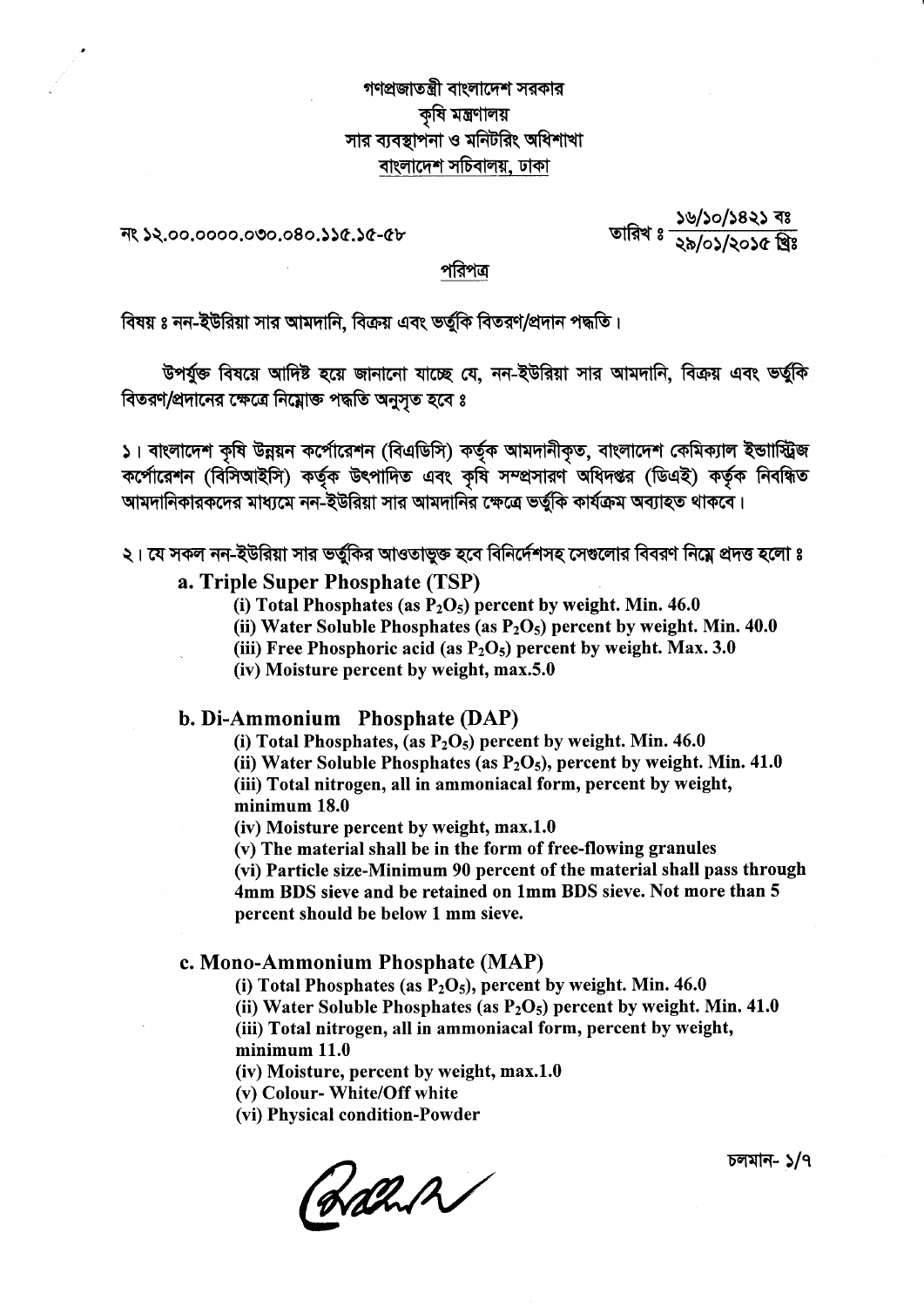### d. Muriate of Potash (MOP)

- (i) Total Potash content (as K2O) percent by weight, minimum 60.00
- (ii) Sodium as NaCl percent by weight (on dry basis), maximum 3.5
- (iii) Moisture percent by weight, maximum 0.5
- (iv) Physical condition: Standard Grade, Free Flowing and Free from harmful substances
- (v) Particle size: Minimum 95 percent of the material shall pass through 1.7mm IS sieve and be retained on 0.25mm IS sieve.

Note: The manufacturer's guaranteed analysis shall indicate that "the product does not contain toxic wastes and the level of heavy metals present is not hazardous for human health, crop and environment".

৩। (ক) সরকার/সার সংশ্লিষ্ট সর্বোচ্চ নীতি নির্ধারণী কমিটি প্রতি বছর সারের চাহিদা ও সংগ্রহ পরিকল্পনা প্রণয়ন করবে। বার্ষিক চাহিদার নিরিখে এবং সরকার অনুমোদিত সংগ্রহ পরিকল্পনার আওতায় নির্ধারিত পদ্ধতি অবলম্বনে বেসরকারী আমদানীকারকগণ নির্ধারিত পরিমাণ নন-ইউরিয়া সার আমদানীর পদক্ষেপ গ্রহণ করবেন।

(খ) সরকার/সার সংশ্লিষ্ট সর্বোচ্চ নীতি নির্ধারণী কমিটির নির্দেশনা মোতাবেক বিএডিসি নির্ধারিত পরিমাণ নন-ইউরিয়া সার আমদানি করবে।

(গ) সরকার/সার সংশ্লিষ্ট সর্বোচ্চ নীতি নির্ধারণী কমিটি কর্তৃক নির্ধারিত পরিমাণ নন-ইউরিয়া সার বিসিআইসি উৎপাদন করবে।

৪। কৃষক/ব্যবহারকারী পর্যায়ে নন-ইউরিয়া সারের সর্বোচ্চ বিক্রয় মূল্য ও ডিলারের ক্রয় মূল্য সময়ে সময়ে সরকার নির্ধারণ করবে।

৫। বিএডিসি ও বেসরকারী আমদানীকারকদের ক্ষেত্রে প্রকৃত আমদানী এবং বিসিআইসি কর্তৃক প্রকৃত উৎপাদিত সারের পরিমাণের উপর ভর্তুকি প্রযোজ্য হবে।

৬। (ক) বিএডিসি ও বেসরকারী পর্যায়ে আমদানিকৃত সারের ক্ষেত্রে স্থানীয় খরচসহ নির্ধারিত আমদানী মূল্য ও সরকার কর্তৃক নিরূপিত ডিলারের ক্রয়মূল্যের পার্থক্য সংশ্লিষ্ট প্রতিষ্ঠান ভর্তুকি হিসেবে প্রাপ্য হবে।

(খ) বিসিআইসি'র উৎপাদিত টিএসপি ও ডিএপি সারের ক্ষেত্রে বিসিআইসি উৎপাদন খরচ নিরূপণ করবে এবং সরকার কর্তৃক নিরূপিত ডিলারের ক্রয়মূল্য বাদে মোট উৎপাদন খরচের অবশিষ্ট অংশ সরকারী সিদ্ধান্ত অনুযায়ী বিসিআইসি ভৰ্তুকি হিসেবে প্ৰাপ্য হবে।

৭। সরকার অনুমোদিত সংগ্রহ পরিকল্পনার আওতায় আমদানীকৃত সমপরিমাণ নন-ইউরিয়া সার ভর্তুকির আওতাভুক্ত হবে। অতিরিক্ত সার আমদানী করা হলে তা ভর্তুকির আওতাভুক্তকরণের জন্য সরকার বাধ্য থাকবে না।

চলমান- ২/৭

Rahr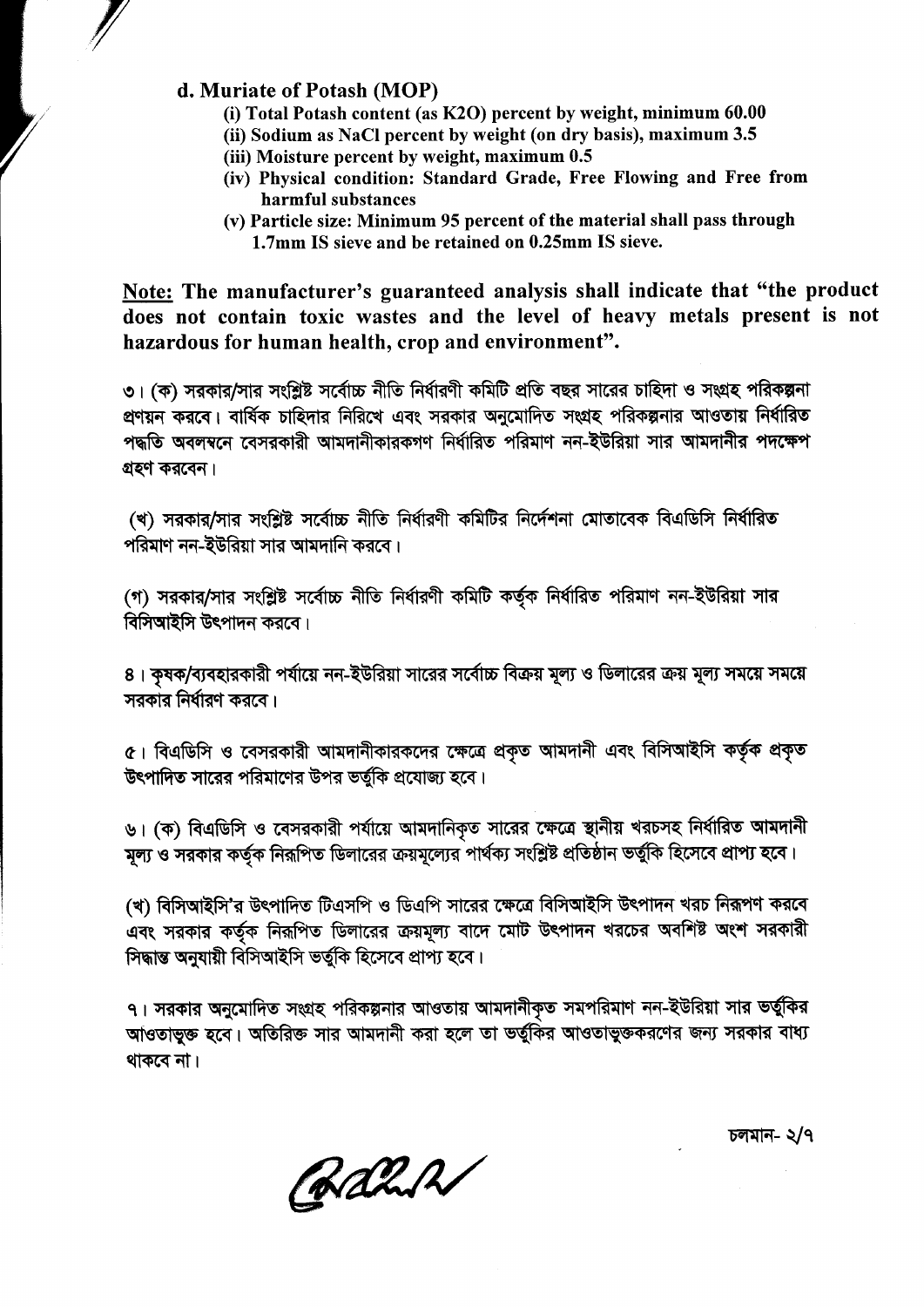৮। সরকার নির্ধারিত বিনির্দেশ'এর আওতায় নিম্নোক্ত প্রক্রিয়ায় বেসরকারী পর্যায়ে ভর্তুকির আওতায় সার আমদানি করতে হবে ঃ

ক. বেসরকারী পর্যায়ের জন্য নির্ধারিত পরিমাণ সার আমদানির জন্য কৃষি মন্ত্রণালয় হতে সার আমদানিকারকগণকে অবহিতকরণের উদ্যেশ্যে বেসরকারী পর্যায়ে সার আমদানিকারকদের সংগঠন/বাংলাদেশ ফার্টিলাইজার এসোসিয়েশনকে অবহিত করা হবে। পাশাপাশি মন্ত্রণালয়ের ওয়েব-সাইটেও তা প্রকাশ করা হবে।

খ. নির্ধারিত সময়সীমার মধ্যে সার আমদানিকারকগণ নিম্নবর্ণিত কাগজপত্রসহ কৃষি মন্ত্রণালয়ে আবেদন করবেন ঃ

i. কৃষি সম্প্রসারণ অধিদপ্তরের হালনাগাদ নিবন্ধন;

ii. উৎপাদক প্ৰতিষ্ঠান কৰ্তৃক বিনিৰ্দেশ সংক্ৰান্ত সনদ;

iii. টনপ্রতি সারের মোট মূল্য (মার্কিন ডলারে) - মূল্যে নিম্নবর্ণিত উপাদান **অন্তর্ভু**ক্ত থাকবে:

- সি.এফ.আর মূল্য;
- অন্যান্য খরচ (যেমন-সুদ বাদে প্রযোজ্য ক্ষেত্রে ব্যাংকের সকল খরচ, ব্যাগের মূল্য, ভ্যাট ইত্যাদি)

\* তবে সারের সি.এফ.আর মূল্য পৃথকভাবে উল্লেখ থাকতে হবে।

 $iv.$  সরবরাহযোগ্য সারের পরিমাণ;

 ${\bf v}$ . সরবরাহযোগ্য সার আমদানির ক্ষেত্রে ব্যাংক কর্তৃক প্রদত্ত আর্থিক সক্ষমতার সনদ

গ. মোটমূল্যে দাখিলকৃত আবেদনপত্র সমূহ হতে সর্বনিম্ন মূল্যের ক্রমানুসারে বেসরকারী পর্যায়ের আমদানিকারকগণের সার ভর্তুকির অন্তর্ভুক্তির জন্য মনোনীত হবে। মূল্যের যৌক্তিকতা যাচাইয়ের ক্ষেত্রে সমসাময়িক সময়ে বিএডিসি কর্তৃক আমদানিকৃত সারের মূল্য এবং সারের আন্তর্জাতিক মূল্য প্রকাশকারী বুলেটিন  ${\rm Argus\ FMB}$  ও  ${\rm FERTECON}$ -এর মূল্য তালিকায় প্রদর্শিত দরের সাহায্য নেয়া হবে। এ বিষয়ে কর্তৃপক্ষের সিদ্ধান্ত চূড়ান্ত মর্মে বিবেচিত হবে।

ঘ. বেসরকারী পর্যায়ে কোন সারের চাহিদা/কোটা ২.০০ লক্ষ মে. টন বা তার কম হলে ১৫% এবং ২.০০ লক্ষ মে. টনের অধিক হলে ১০% পর্যন্ত একক প্রতিষ্ঠান সরবরাহের আবেদন করতে পারবে।

ঙ. <u>টিএসপি সার</u> -মালয়েশিয়া, ইন্দোনেশিয়া, আলজেরিয়া, জর্ডান, ভিয়েতনাম, তুরস্ক, তিউনিশিয়া, লেবানন, মরক্কো, বুলগেরিয়া, মিশর; <u>ডিএপি সার</u>- মালয়েশিয়া, জর্ডান, ফিলিপান, তুরস্ক, অস্ট্রেলিয়া, সৌদি-আরব, মরক্কো, তিউনিশিয়া, আমেরিকা, চীন, রাশিয়া ও মেক্সিকো এবং <u>এমওপি সার</u>- রাশিয়া, বেলারুশ, কানাডা, চীন, জর্ডান, থাইল্যান্ড, উজবেকিস্তান ও জার্মানী হতে আমদানি করা যাবে। এ ছাড়াও ভবিষ্যতে অন্য কোন দেশ বিনির্দেশ মোতাবেক সার উৎপাদন করলে তা কৃষি মন্ত্রণালয়ের পূর্বানুমতি সাপেক্ষে আমদানি করা যাবে। পাউডার এমএপি সার আমদানির ক্ষেত্রে কৃষি মন্ত্রণালয়ের পূর্বানুমোদন গ্রহণ করতে হবে।

চ. সার আমদানির জন্য মনোনীত আমদানিকারক প্রতিষ্ঠান কোন-কোন মোকামে কি পরিমাণ সার মজুদ রাখবে তা কৃষি মন্ত্রণালয়কে অবহিত করবে। তবে প্রয়োজনবোধে মন্ত্রণালয় কর্তৃক নির্দেশিত মোকামে সার মজুদ করতে আমদানিকারকগণ বাধ্য থাকবেন। যে মোকামে সার মজুদ রাখা হবে সে জেলার "জেলা সার ও বীজ মনিটরিং কমিটি"র সভাপতি ও সদস্য-সচিবকে সার মজুদের বিষয়টি অবহিত করতে হবে।

চলমান- ৩/৭

(Kalik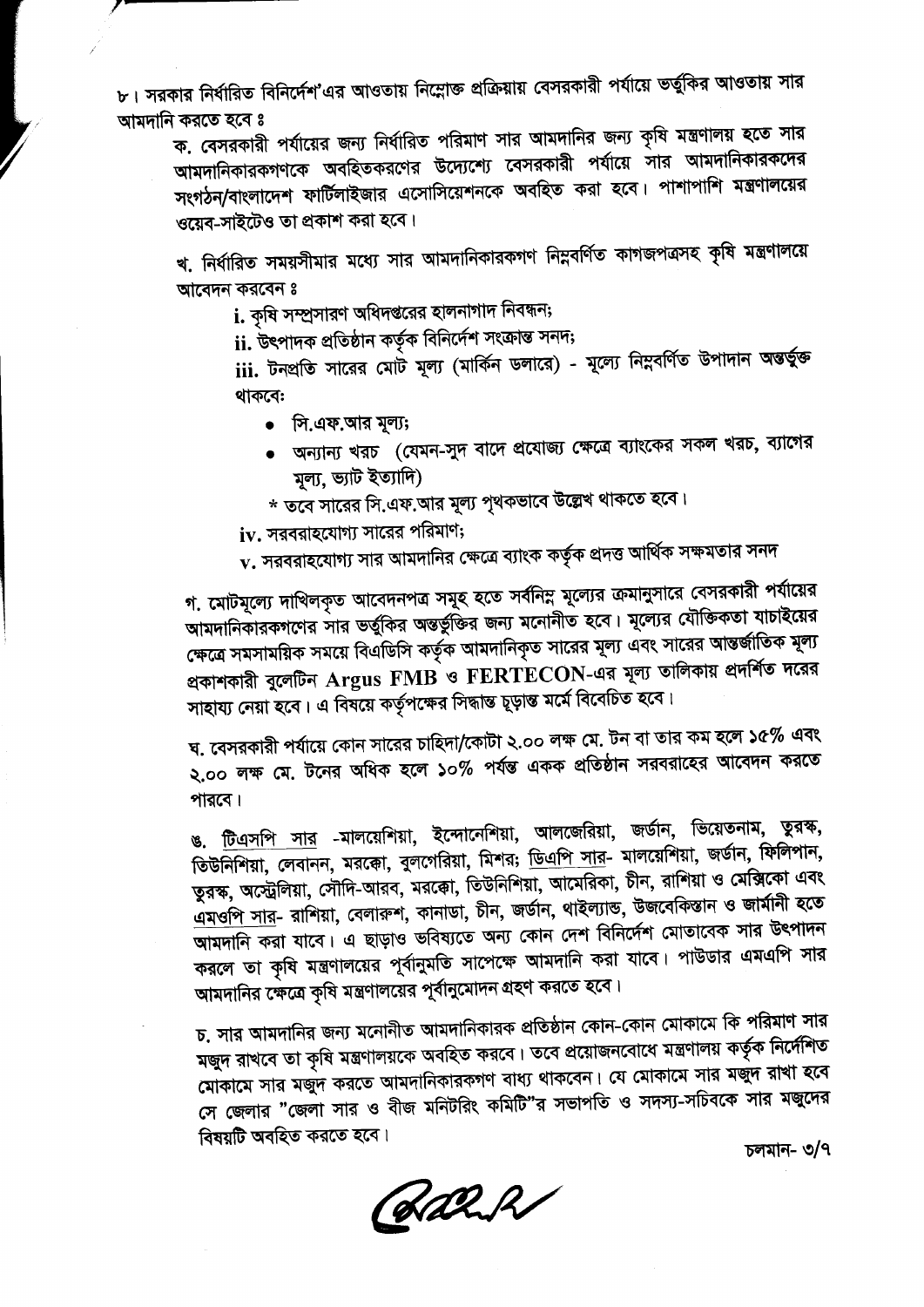ছ. আমদানিকারক প্রতিষ্ঠানকে আবেদনপত্রের সাথে নিরাপত্তা জামানতস্বরূপ মোট মূল্যের ২% পে-অর্ডার (সচিব, কৃষি মন্ত্রণালয় বরাবর) জমা দিতে হবে এবং কার্যাদেশ পেলে সংশ্লিষ্ট প্রতিষ্ঠানকে মোট মূল্যের আরো ২% পে-অর্ডার (অর্থ্যাৎ মোট ৪%) হিসাবে জমা দিতে হবে। নির্ধারিত সময়সীমার মধ্যে সার সরবরাহে ব্যর্থ হলে পে-অর্ডারের ৪% অর্থ সরকারের অনুকূলে বাজেয়াপ্ত হবে এবং সার সরবরাহে সক্ষম হলে পে-অর্ডার সংশ্লিষ্ট আমদানিকারককে যথাসময়ে ফেরৎ দেয়া হবে।

৯। সারের মান নিশ্চিতকরণকল্পে প্রত্যেক কনসাইনমেন্টের নমুনা সরকার বিনির্দেশিত ল্যাবরেটরীতে পরীক্ষা করতে হবে। বেসরকারীখাতে আমদানিকৃত সার দেশে পৌঁছার পর "সার আমদানি পরিদর্শন কমিটি" আমদানি দলিলাদি পরীক্ষা-নিরীক্ষা করে প্রকৃত আমদানিকৃত সারের পরিমাণ, উৎস, মূল্য ও সারের ত্তণগতমানসহ অন্যান্য তথ্য যাচাই-বাছাইপূৰ্বক এ সংক্ৰান্ত একটি প্ৰত্যয়নপত্ৰসহ দ্ৰুত কৃষি মন্ত্ৰণালয়ে প্রেরণের ব্যবস্থা করবে। প্রত্যয়নপত্রের একটি কপি সংশ্লিষ্ট আমদানীকারককেও প্রদান করা হবে। তাছাড়া অতিরিক্ত পরিচালক, কৃষি সম্প্রসারণ অধিদপ্তর, চট্টগ্রাম এর কার্যালয়ে গঠিত ভর্তুকি সেল, আমদানিকারকগণের সার আমদানি দলিলাদি পরীক্ষা-নিরীক্ষাপূর্বক দ্রুত কৃষি মন্ত্রণালয়ে প্রেরণ করবে।

১০। বেসরকারী পর্যায়ে আমদানিকৃত সারের স্থানীয় খরচ হিসাবে বর্তমানে প্রযোজ্য নিম্নের স্মারণীতে উল্লিখিত খরচসমূহ প্রদান করা হবে ঃ

| ক্ৰমিক নং | খরচের বিবরণ                        | টাকা/টন                          |
|-----------|------------------------------------|----------------------------------|
|           | রিভার ডিউস/ল্যান্ডিং চার্জ         | 80,00                            |
| ২         | স্টিভীডরিং                         | ১৬০.০০                           |
| ৩         | সমুদ্র বন্দর হতে লাইটার/ছোট জাহাজে | &00,00                           |
|           | বিভিন্ন মোকামে পরিবহন              |                                  |
| 8         | লাইটার/ছোট জাহাজ হতে সার খালাস     | 590,00                           |
|           | (লোকাল ব্যাগ আনলোডিং)              |                                  |
| ¢         | সার্ভেয়ার/এসকর্ট                  | ২০.০০                            |
| ৬         | ণ্ডদাম ভাড়া                       | ১২০.০০                           |
|           | (প্রতি ব্যাগ ৩ টাকা হারে ২ মাসের)  |                                  |
| ٩         | গুদামের বীমা খরচ                   | 80.00                            |
| ৮         | ০৪ (চার) মাসের ব্যাংক সুদ          | বাংলাদেশ ব্যাংকের পরামর্শ        |
|           |                                    | মোতাবেক সুদের হার নির্ধারিত হবে। |
| ৯         | মুনাফা                             | ৩ % (সর্বমোট খরচের তিন শতাংশ)    |

১১। বেসরকারীভাবে আমদানিকৃত নন-ইউরিয়া সারের ক্ষেত্রে নির্ধারিত সময়ের অতিরিক্ত/বেশী সময়ের ব্যাংকসুদের বা অন্য কোন খরচ/সুবিধার দাবী গ্রহণযোগ্য হবে না। এ বিষয়ে বেসরকারী আমদানিকারকগণকে ৩০০ টাকার স্ট্যাম্পে মুচলেকা/ঘোষণা দিতে হবে (পরিশিষ্ট-ক)। উক্ত মুচলেকায় আরো উল্লেখ থাকবে যে, বেসরকারী আমদানিকারকগণ সংশ্লিষ্ট সকল নিয়ম-পদ্ধতি মেনে চলবেন এবং কোন ধরণের জাল/জালিয়াতির আশ্রয় গ্রহণ করবেন না। বিএডিসি ও বেসরকারী পর্যায়ে আমদানিকৃত সারের ক্ষেত্রে প্রকৃত আমদানি মূল্যের সাথে স্থানীয় খরচ যুক্ত করে মোট আমদানী মূল্য ও টনপ্রতি ভর্তু্কির পরিমাণ নির্ধারণ করা হবে। স্থানীয় খরচের হ্রাস/বৃদ্ধির বিষয়টি 'ফসফেটিক ও পটাশ সারের স্থানীয় খরচসহ মোট আমদানি মূল্য ও টনপ্রতি ভর্তুকি নির্ধারণ সংক্রান্ত তদারকি কমিটি'র এখতিয়ারভুক্ত থাকবে।

চলমান- 8/9

Kaha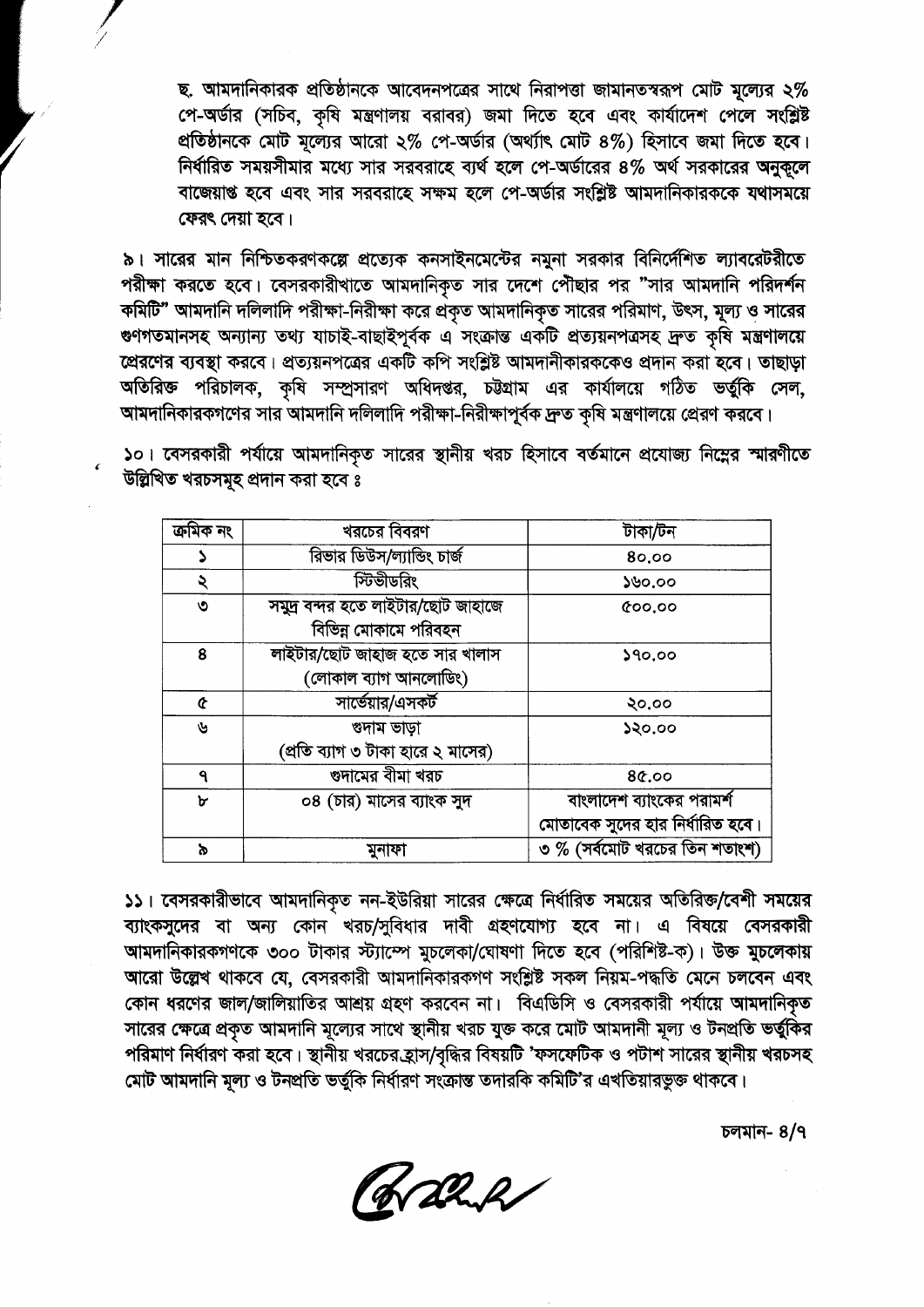১২। 'ফসফেটিক ও পটাশ সারের স্থানীয় খরচসহ মোট আমদানি মূল্য ও টনপ্রতি ভর্তুকি নির্ধারণ সংক্রান্ত তদারকি কমিটি' কর্তৃক নির্ধারিত টনপ্রতি ভর্তুকিসহ মোট ভর্তুকির পরিমাণ সম্পর্কিত তথ্য সংশ্লিষ্ট আমদানিকারককে অবহিত করা হবে, যার ভিত্তিতে আমদানিকারক কৃষি মন্ত্রণালয়ে বিল দাখিল করবে। "সার আমদানি পরিদর্শন কমিটি" কর্তৃক প্রত্যয়নপত্রসহ সংশ্লিষ্ট আমদানীকারক কর্তৃক দাখিলকৃত বিলের ভিত্তিতে এবং আমদানী সংক্রান্ত দলিলাদি ও বিল প্রি-অডিট সাপেক্ষে কৃষি মন্ত্রণালয় প্রতি অর্থ বছরে বাজেট বরাদ্দ সাপেক্ষে যুক্তিসংগত সময়ের মধ্যে ভর্তুকির অর্থ পরিশোধের ব্যবস্থা নিবে।

১৩। বেসরকারী পর্যায়ে আমদানিকৃত সার চাহিদা অনুযায়ী কৃষি মন্ত্রণালয় হতে বরাদ্দ প্রদান করা হবে। সার বরাদ্দ প্রদানের ক্ষেত্রে বন্দরে যে জাহাজের সার আগে পৌছবে সে জাহাজের সার আগে বরাদ্দ প্রদান করা হবে।

১৪। বিএডিসি ও বেসরকারী আমদানিকারকগণ কর্তৃক আমদানীকৃত এবং বিসিআইসি কর্তৃক উৎপাদিত সারের মজুদ থেকে কৃষি মন্ত্রণালয় প্রতিমাসের ১৫ তারিখের মধ্যে সকল জেলার জন্য পরবর্তী মাসের বরাদ্দ পত্র জারী করবে এবং মন্ত্রণালয়ের ওয়েব সাইটে প্রকাশ করবে। কৃষি মন্ত্রণালয়ের ওয়েবসাইটে প্রকাশিত বরাদ্দপত্র ডাউনলোড করে জেলা সার ও বীজ মনিটরিং কমিটির অনুমোদনক্রমে কিংবা কমিটির সভাপতিকে অবহিত রেখে কমিটির সদস্য-সচিব ও উপ-পরিচালক, কৃষি সম্প্রসারণ অধিদপ্তর (ডিএই) জেলার ডিলারদের মধ্যে উপজেলার চাহিদা অনুসারে সমভাবে (মাসের শেষ কর্মদিবসের পূর্বেই পরবর্তী মাসের সার) উপ-বরাদ্দ প্রদান করবেন। বিএডিসি ও বেসরকারী আমদানিকারকগণ কর্তৃক আমদানীকৃত এবং বিসিআইসি কর্তৃক উৎপাদিত সার বিসিআইসি নিয়োজিত সার ডিলারদের মধ্যে উপজেলার চাহিদা অনুসারে সমভাবে উপ-বরাদ্দ প্রদান করতে হবে। তবে বিএডিসি'র বীজ ডিলারগণের মধ্যে যাহারা সার ডিলার হিসাবে বিএডিসিতে নিবন্ধিত তাদের অনুকূলে কেবলমাত্র বিএডিসি কর্তৃক আমদানীকৃত টিএসপি, ডিএপি ও এমওপি সার বরাদ্দ প্রদান করা যাবে। উপ-পরিচালক, ডিএই বরাদ্দকৃত সার ডিলারদের মাধ্যমে উত্তোলন ও কৃষকদের নিকট বিতরণের ব্যবস্থা নিশ্চিত করবেন।

১৫। আমদানিকারকগণের নিকট হতে বরাদ্ধপ্রাপ্ত সার, উপ-বরাদ্দপত্র জারীর দুই মাসের মধ্যে ডিলার কর্তৃক উত্তোলন করতে হবে। দুই মাসের মধ্যে ডিলার সার উত্তোলন না করলে সার আমদানিকারক উক্ত সার বৈধ সার ব্যবসায়ীর নিকট বিক্রয় করতে পারবেন। এক্ষেত্রে সার আমদানিকারকগণ অবশ্যই বিষয়টি (কোন স্থানে, কার কাছে, কত পরিমাণ, কখন) মন্ত্রণালয়কে অবহিত করবেন। বৈধ সার ব্যবসায়ী (ডিলার/খুচরা বিক্রেতা) ছাড়া কেউ সার ব্যবসার সাথে যুক্ত হলে তার বিরুদ্ধে আইনানুগ ব্যবস্থা গ্রহণ করা হবে।

১৬। সার মজুদ থাকা সত্ত্বেও কৃত্রিম সংকট সৃষ্টি বা অধিক মুনাফা অর্জনের উদ্দেশ্যে কোন আমদানিকারক ডিলারদেরকে সার সরবরাহ না করলে উক্ত আমদানিকারককে কালো তালিকাভূক্ত করা হবে এবং ভর্তুকির দাবী বাতিলসহ তার বিরুদ্ধে আইনানুগ ব্যবস্থা গ্রহণ করা হবে।

১৭। বেসরকারী আমদানিকারকগন কর্তৃক প্রতিমাসের ৭ তারিখের মধ্যে নির্ধারিত ছকে (পরিশিষ্ট-খ) জেলায় সরবরাহকৃত সার সংক্রান্ত যাবতীয় তথ্য আবশ্যিকভাবে কৃষি মন্ত্রণালয়ে প্রেরণ করবেন। একইভাবে উপ-পরিচালক-কৃষি সম্প্রসারণ অধিদপ্তরও প্রতিমাসের ৭ তারিখের মধ্যে নির্ধারিত ছকে (পরিশিষ্ট-গ) ডিলার কর্তৃক দাখিলকৃত আগমনীবার্তার ভিত্তিতে জেলায় উত্তোলিত সার সম্পর্কিত তথ্য আবশ্যিকভাবে কৃষি মন্ত্রণালয়ে প্রেরণ করবেন।

চলমান- ৫/৭

ChathR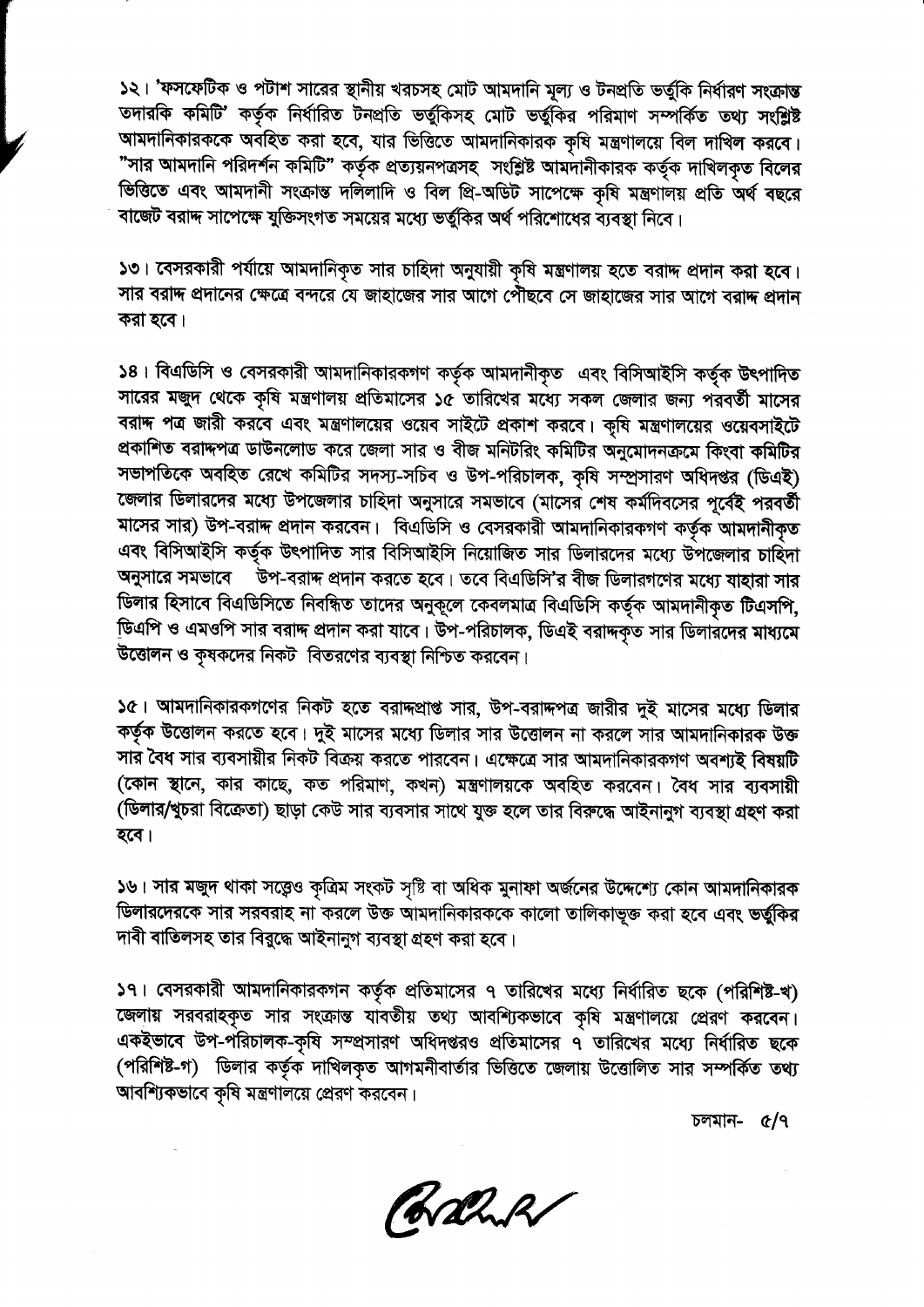১৮। ডিলারগণ যে কোন উৎস থেকে সংগৃহিত যে কোন সার (সকল সার) উপজেলায় পৌঁছার সাথে সাথেই উপজেলা কৃষি অফিসারের নিকট আগমনী বার্তা দাখিল করবেন। আগমনী বার্তা পাওয়ার পর ২৪ ঘন্টার মধ্যে উপজেলা কৃষি অফিসার বা তাঁর নিকট হতে ক্ষমতাপ্রাপ্ত অন্য কোন কর্মকর্তা সরেজমিন পরিদর্শনপূর্বক সার বিক্রয়ের অনুমতি প্রদান করবেন। বিসিআইসির সার ডিলারগণ বরাদ্দের সারসহ বরাদ্দের বাইরেও কোন সার উত্তোলন করে থাকলে আবশ্যিকভাবে আগমনী বার্তা দাখিল করবেন। বিএডিসির বীজ ডিলারগণের মধ্যে যারা সার ডিলার হিসাবে নিবন্ধিত তাদেরকেও আবশ্যিকভাবে উপজেলা

কৃষি অফিসারের নিকট আগমনী বার্তা দাখিল করতে হবে।

১৯। জেলা সার ও বীজ মনিটরিং কমিটি সরকার নির্ধারিত কৃষক/ব্যবহারকারী পর্যায়ে সর্বোচ্চ বিক্রয় মূল্যের মধ্যে কৃষকদের/ব্যবহারকারীদের নিকট সার বিক্রয় নিশ্চিত করবে। কোন আমদানিকারক বা ডিলার যদি সরকার নির্ধারিত দামের চেয়ে বেশী দামে সার ক্রয়-বিক্রয় করে এবং তা প্রমাণিত হয় তবে তার নিবন্ধন/রেজিষ্ট্রেশন বাতিলসহ তাকে কালো তালিকাভূক্ত করা হবে এবং তার বিরুদ্ধে আইনানুগ ব্যবস্থা

গ্রহণ করা হবে।

২০। যৌক্তিক কারণে জেলার/উপজেলার নির্ধারিত বরাদ্দের অতিরিক্ত সারের প্রয়োজন হলে চাহিদা এবং মজুদ বিবেচনায় প্রয়োজনীয় পরিমাণ সার কৃষি মন্ত্রণালয় হতে বরাদ্দ প্রদান করা হবে।

২১। কোন আমদানিকারকের বর্তমান মজুদ ও গুদামজাত সারের ব্যাপারে কোন মামলা থাকলে তা' ভর্তুকির আওতাভুক্ত হবে না। কোন আমদানিকারক এ সংক্রান্ত তথ্য গোপন করে ভর্তুকি/সহায়তার সুবিধা নিয়েছেন মৰ্মে পরবর্তীতে প্রমাণিত হলে ভর্তুকির টাকা আদায় এবং নিবন্ধন বাতিলসহ তার বিরুদ্ধে আইনানুগ ব্যবস্থা গ্রহণ করা হবে।

২২। ভর্তুকির সুবিধা যাতে কৃষক/ব্যবহারকারী পেতে পারেন তা নিশ্চিতকরণে বিসিআইসি কর্তৃক উৎপাদিত এবং বিএডিসি ও বেসরকারী খাতে আমদানিকৃত নন-ইউরিয়া সার ডিলারদের মাধ্যমে বিতরণ/সরবরাহ ও মূল্য পরিস্থিতিসহ সংশ্লিষ্ট বিষয়াদি কৃষি মন্ত্রণালয় থেকে নিয়মিত তদারকি করা হবে।

২৩। বিএডিসি, জেলা সার ও বীজ মনিটরিং কমিটির সাথে সমন্বয় রক্ষা করে বিসিআইসি'র সার ডিলার ও বিএডিসি'র বীজ ডিলার হতে নিবন্ধিত সার ডিলারদের মাধ্যমে ভর্তুকির সার বিক্রয়ের বিষয়টি তদারকি করবে।

২৪। এ পদ্ধতির যে কোন অনুচ্ছেদের ব্যাপারে কৃষি মন্ত্রণালয়ের ব্যাখ্যা চূড়ান্ত মর্মে বিবেচিত হবে।

২৫। জনস্বার্থে কৃষি মন্ত্রণালয় যে কোন সময় এ পদ্ধতি পরিমার্জন, সংশোধন, সংযোজন ও পরিবর্তন করতে পারবে।

Rahol

চলমান- ৬/৭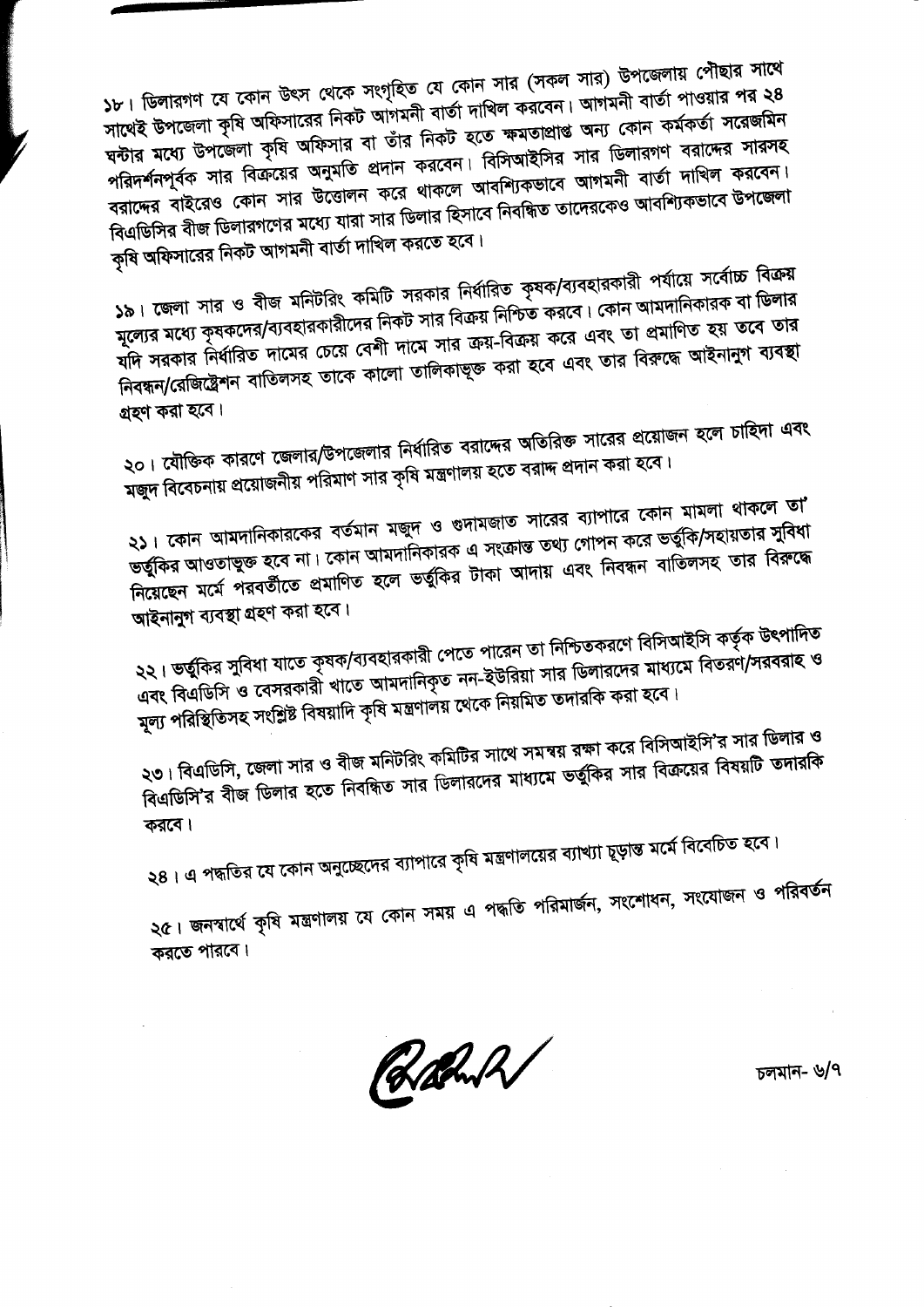২৬। এ পদ্ধতি জারীর সাথে সাথে ইতোপূর্বে জারীকৃত এ সংক্রান্ত পদ্ধতি বাতিল বলে গণ্য হবে। ইতোপূর্বে জারীকৃত পদ্ধতি বাতিল হওয়া সত্ত্বেও বাতিলকৃত পদ্ধতির অধীন কৃত কর্ম ও গৃহীত ব্যবস্থাদি এমনভাবে চলমান বা অব্যাহত থাকবে যেন উহা এই পদ্ধতির অধীন নিস্পন্নযোগ্য।

উপ-প্ৰধান (কৃষি অৰ্থনীতিবিদ) ফোন: ৯৫৪০৬০৬ ই-মেইল: alam.badiul@gmail.com dcfmm@moa.gov.bd

বিতরণ (কার্যার্থে)  $s$ 

- ১। চেয়ারম্যান, বিএডিসি, কৃষি ভবন, দিলকুশা, ঢাকা।
- ২। চেয়ারম্যান, বিসিআইসি, বিসিআইসি ভবন, দিলকুশা, ঢাকা।
- ৩। জেলা প্রশাসক ও সভাপতি, জেলা সার ও বীজ মনিটরিং কমিটি(------------ সকল)
- ৪ । উপ-পরিচালক,কৃষি সম্প্রসারণ অধিদপ্তর ও সদস্য -সচিব, জেলা সার ও বীজ মনিটরিং কমিটি(সকল)
- ৫ । চেয়ারম্যান,বিএফএ,আলরাজি কমপ্লেক্স,১৬৬-১৬৭ পুরানা পল্টন,ঢাকা।
	- (সার আমদানিকারকগণকে অবহিত করার জন্য অনুরোধ করা হলো)
- ৬। প্রোঘামার, আইসিটি সেল, কৃষি মন্ত্রণালয়, বাংলাদেশ সচিবালয়, ঢাকা।

# <u>অনুলিপি ঃ</u> (জ্যেষ্ঠতার ক্রমানুসারে নয়)

- ১। গভর্ণর, বাংলাদেশ ব্যাংক, মতিঝিল বা/এ, ঢাকা।
- ২। সচিব, অর্থ বিভাগ, অর্থ মন্ত্রণালয়, বাংলাদেশ সচিবালয়, ঢাকা।
- ৩। সচিব, শিল্প মন্ত্রণালয়, মতিঝিল, ঢাকা।
- ৪। মহাপরিচালক, কৃষি সম্প্রসারণ অধিদপ্তর (ডিএই), খামরবাড়ী, ঢাকা।
- ৫। মাননীয় মন্ত্ৰীর একান্ত সচিব, অর্থ মন্ত্রণালয়, বাংলাদেশ সচিবালয়, ঢাকা।
- ৬। মাননীয় মন্ত্ৰীর একাস্ত সচিব, কৃষি মন্ত্রণালয়, বাংলাদেশ সচিবালয়, ঢাকা।
- ৭। মাননীয় মন্ত্ৰীর একান্ত সচিব, শিল্প মন্ত্রণালয়, মতিঝিল, ঢাকা।
- ৮। মুখ্য সচিবের একান্ত সচিব, প্রধান মন্ত্রীর কার্যালয়, পুরাতন সংসদ ভবন, তেজগাঁও, ঢাকা।
- ৯। সচিব মহোদয়ের একান্ত সচিব, কৃষি মন্ত্রণালয়, বাংলাদেশ সচিবালয়, ঢাকা।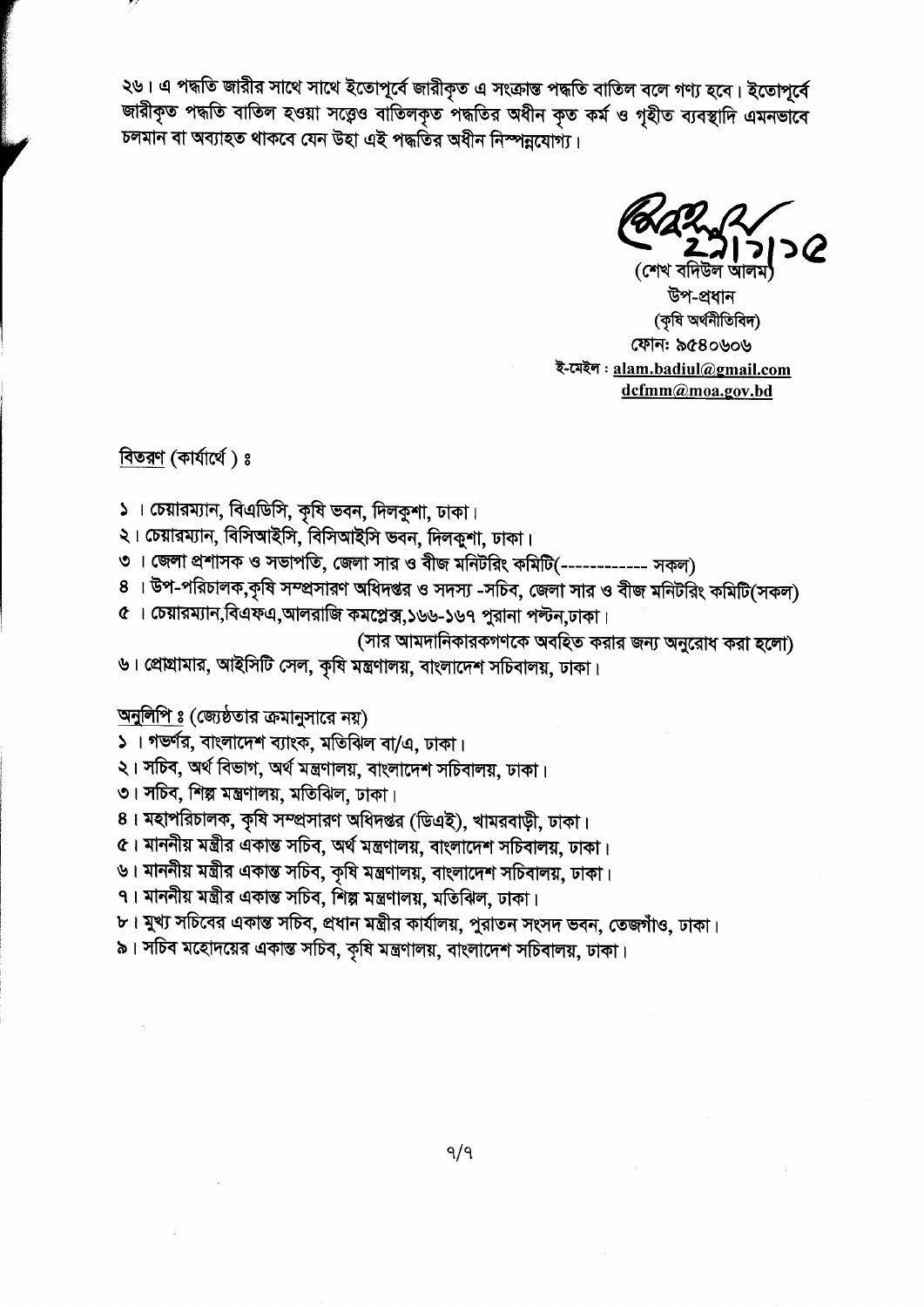## পরিশিষ্ট-ক

## অঙ্গীকারনামা (নমুনা)

আমি (আমদানিকারক প্রতিষ্ঠানের নাম, ঠিকানা ও নিবন্ধন নম্বর) এই মর্মে অঙ্গিকার করছি যে, ১। এলসি নং----------- তারিখঃ-------এর মাধ্যমে (দেশের নাম) হতে আমদানিকৃত--- মে. টন ---(সারের নাম) সার সরকার ঘোষিত পদ্ধতি ও এ সংক্রান্ত যাবতীয় সরকারী নির্দেশাবলী যথাযথভাবে পালন করার শর্তে সরকারের ভর্তু্কি কর্মসূচীর আওতাভূক্ত করার অভিপ্রায় ব্যক্ত করছি।

২। সার আমদানি ও আমদানি সংক্রান্ত তথ্যাদি দাখিল করার ক্ষেত্রে কোন প্রকার মিথ্যা, জালিয়াতি বা প্রতারণার আশ্রয় গ্রহণ করি নাই বা করবো না। উপরম্ভ নির্ধারিত সময়ের অতিরিক্ত/বেশী সময়ের ব্যাংক সুদ বা অন্য কোন খরচ/সুবিধার দাবী উত্থাপন করব না।

৩। কৃষি মন্ত্রণালয় কতৃক আমদানিকারক পর্যায়ে নির্ধারিত মূল্যে বিসিআইসি'র সার ডিলারদের নিকট সার বিক্রয় করতে বাধ্য থাকব। সরকারের কাছ থেকে ভর্তুকি সুবিধা লাভের আশায় মিথ্যা তথ্য প্রদান, জালিয়াতি ও প্রতারনার আশ্রয় নিয়েছি বলে প্রমাণিত হলে সরকার আমার ভর্তুকির দাবী অগ্রাহ্য করাসহ আমদানিকারক হিসেবে নিবন্ধন বাতিল এবং আমার প্রতিষ্ঠানের বিরুদ্ধে প্রচলিত আইনে শাস্তিমূলক ব্যবস্থা গ্রহণ করতে পারবে।

> স্বাক্ষরঃ নামঃ পদবীঃ প্রতিষ্ঠান

Wadnel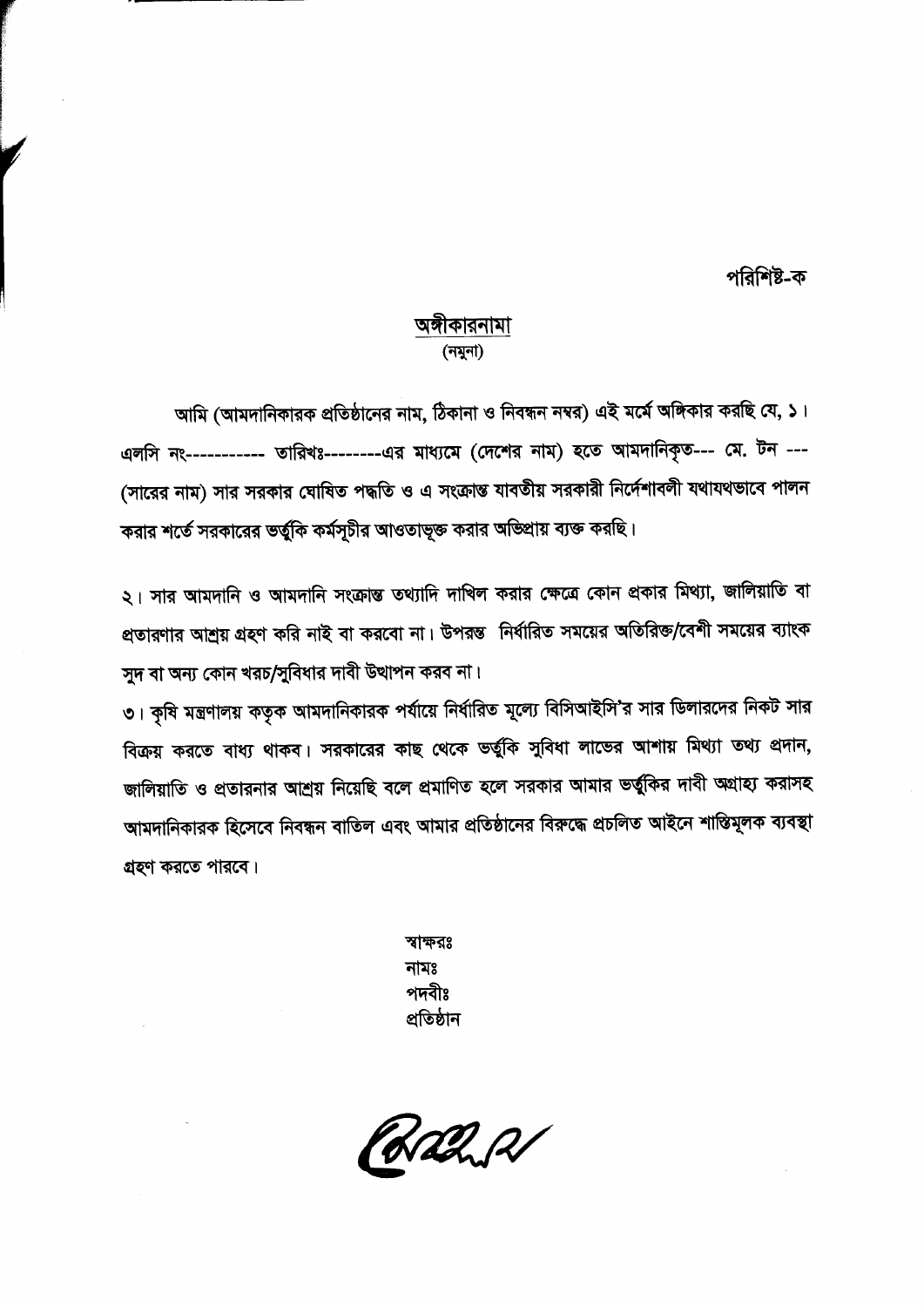## পরিশিষ্ট-খ

<u>ভর্তুকির আওতায় আমদানিকৃত টিএসপি, ডিএপি ও এমওপি সারের আমদানিকারক কর্তৃক বিক্রয়ের তথ্য</u>

প্রতিবেদনাধীন মাসের নামঃ -------------------- প্রতিবেদনের তারিখ ঃ - - -০১। আমদানিকারকের নাম ঃ ----------------------------

০২। সারের তথ্য ঃ

| সারের<br>নাম | এলসি নং, তারিখ<br>ও ব্যাংকের নাম | যে দেশ হতে<br>আমদানিকৃত | আমদানিকৃত সারের<br>পরিমাণ |
|--------------|----------------------------------|-------------------------|---------------------------|
|              |                                  |                         |                           |
|              |                                  |                         |                           |

০৩। যে মোকামে সংরক্ষিত তার নাম ঃ

| সারের নাম ও<br>এলসি নং | মোকামের নাম ও সারের পরিমাণ |             |          |            |
|------------------------|----------------------------|-------------|----------|------------|
|                        | চট্টগ্ৰাম                  | নারায়ণগঞ্জ | নগরবাড়ী | নওয়াপাড়া |
|                        |                            |             |          |            |
|                        |                            |             |          |            |

০৪। কোন জেলায় কি পরিমাণ সার বিক্রয় হয়েছে তার বিবরণঃ (বরাদ্দকৃত সারের ক্ষেত্রে)

| সারের নাম<br>ও এলসি নং | এলসি নং ও<br>তারিখ | জেলার নাম | বিক্রিত সারের পরিমাণ(মে. টন) |
|------------------------|--------------------|-----------|------------------------------|
|                        |                    |           |                              |

\*\* বরাদ্দের বাইরে (নন-ইউরিয়া সার আমদানি, বিক্রয় ও ভর্তুকি বিতরণ পদ্ধতির অনুচ্ছেদ-১৫ মোতাবেক) কত পরিমাণ সার বিক্রয় হয়েছে তার বিবরণ ঃ

| $\blacksquare$<br>সারের নাম | এলসি নং ও<br>তারিখ | ডিলারের নাম<br>ও ঠিকানা | বিক্রিত সারের পরিমাণ(মে. টন) |
|-----------------------------|--------------------|-------------------------|------------------------------|
|                             |                    |                         |                              |

# ০৫। বিক্রয়বাদে বর্তমান মজুদ(মে. টন)ঃ

| সারের<br>নাম | এলসি নং, তারিখ<br>ও ব্যাংকের নাম | বিক্রিত সারের<br>পরিমাণ | বিক্ৰয় বাদে বৰ্তমান<br>মজুদ (শে. টন) |
|--------------|----------------------------------|-------------------------|---------------------------------------|
|              |                                  |                         |                                       |
|              |                                  |                         |                                       |

আমদানিকারকের স্বাক্ষর ও সীল

**CARLEY AVERY PIPER STARK**